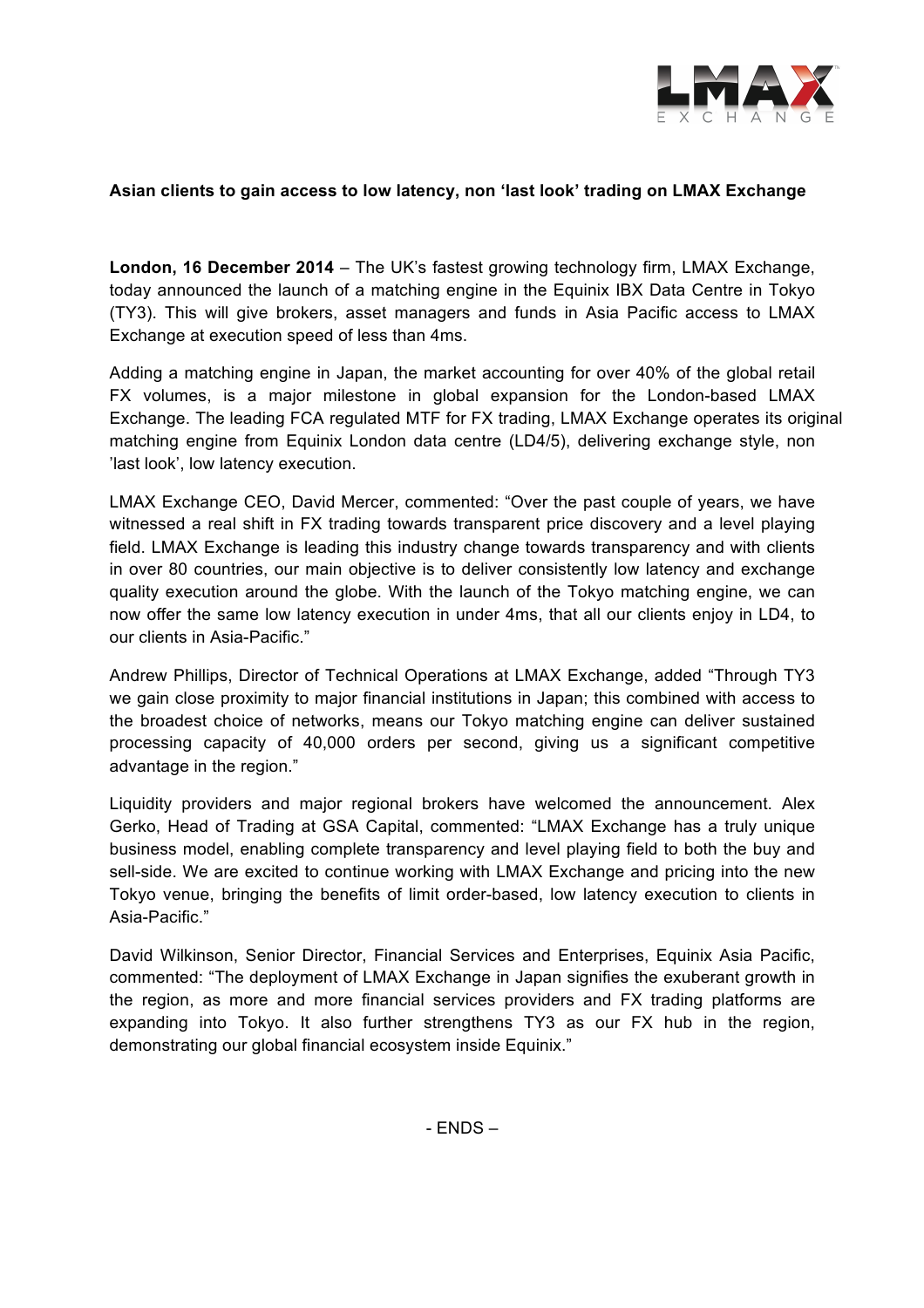

Notes to Editors

### **About LMAX Exchange:**

UK's fastest growing technology firm (2014 Sunday Times, Tech Track 100), LMAX Exchange is the leading MTF for FX, authorised and regulated by the FCA. Servicing retail brokers, funds, corporates, asset managers and banks, LMAX Exchange delivers a unique vision for global FX trading - a transparent, neutral, level playing field for all market participants, regardless of status, size or activity levels.

The LMAX Exchange OPEN order book is driven by streaming, non 'last look' limit orders supplied by General Member liquidity providers. LMAX Exchange offers a range of key products, including spot FX, precious metals, commodities and equity indices, with complete pre and post-trade transparency and order execution where no 'last look' is standard. Orders are executed in strict price/time priority at an average speed of less than 4ms.

#### **Awards:**

2014 #1 Fastest Growing Tech Company in the UK - Sunday Times Tech Track 100

2014 Best Margin Sector Platform - Profit & Loss Readers' Choice Awards

2014 Best FX Trading Venue - ECN/MTF - WSL Institutional Trading Awards

2014 Best Infrastructure/Technology Initiative - WSL Institutional Trading Awards

2013 #15 Fastest Growing Tech Company in the UK - Sunday Times Tech Track 100

2013 Best Overall Testing Project - The European Software Testing Awards

2013 Best Executing Venue - Forex Magnates Awards

2013 Best Margin Sector Platform - Profit & Loss Readers' Choice Awards

2013 Best FX Trading Platform - ECN/MTF - WSL Institutional Trading Awards

2011 Best Trading System - Financial Sector Technology Awards

2011 Oracle's "Duke's Choice" - Innovative Programming Framework Award

LMAX Limited operates a multilateral trading facility (MTF). Authorised and regulated by the Financial Conduct Authority, FCA Registered no. 509778.

#### www.lmax.com

### **About Equinix**

Equinix, Inc. (Nasdaq: EQIX), connects more than 4,500 companies directly to their customers and partners inside the world's most networked data centers. Today, businesses leverage the Equinix interconnection platform in 32 strategic markets across the Americas, EMEA and Asia-Pacific. www.equinix.com.